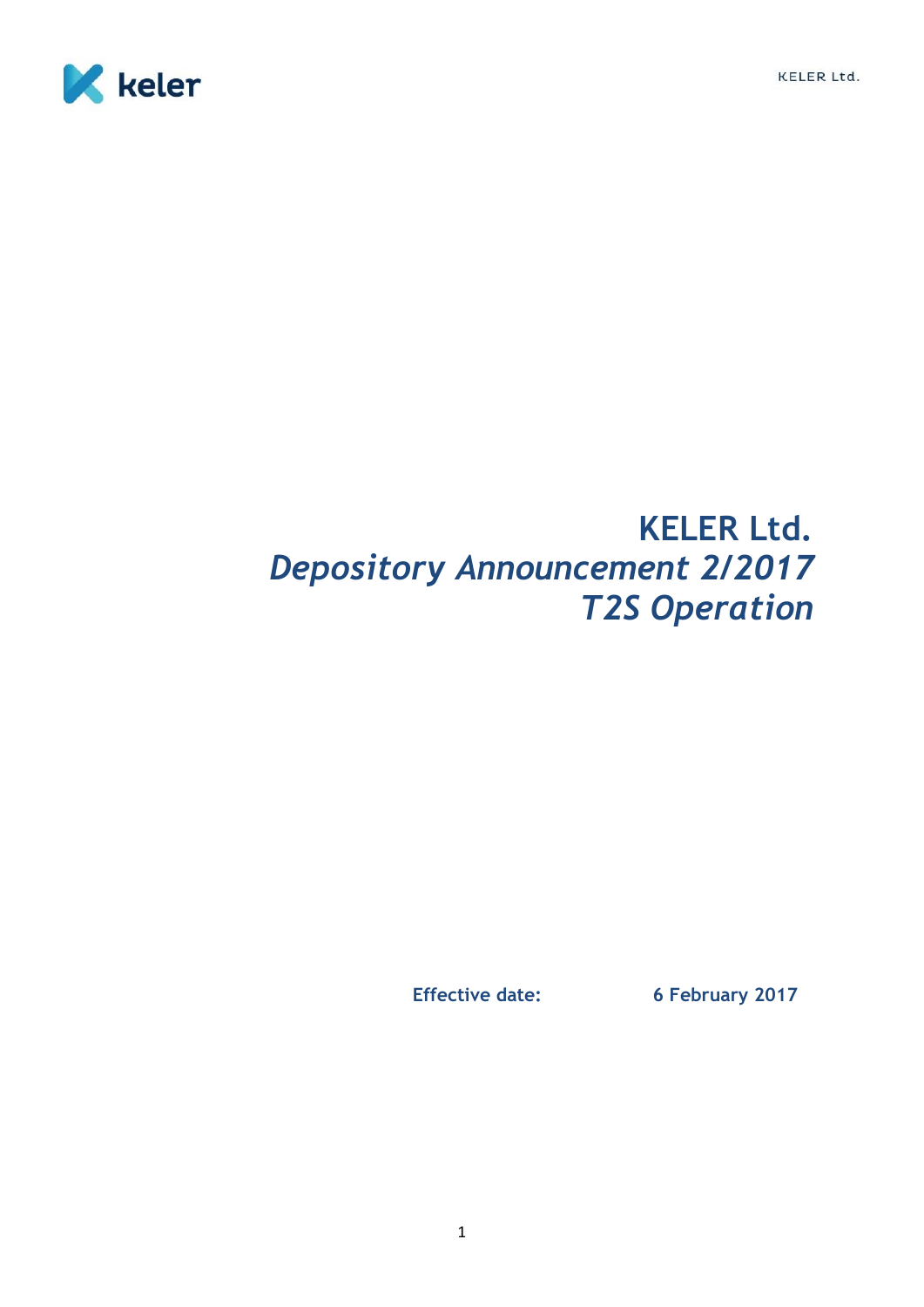

# **Content**

| 1. |                                                                                            |  |
|----|--------------------------------------------------------------------------------------------|--|
| 2. |                                                                                            |  |
| 3. |                                                                                            |  |
| 4. |                                                                                            |  |
|    |                                                                                            |  |
|    | 4.2                                                                                        |  |
|    |                                                                                            |  |
|    |                                                                                            |  |
| 5  | Cross-CSD transactions - Hungarian securities settlement against the Austrian depository 6 |  |
|    |                                                                                            |  |
|    |                                                                                            |  |
|    |                                                                                            |  |
| 6  |                                                                                            |  |
|    |                                                                                            |  |
|    | 6.2                                                                                        |  |
| 7  |                                                                                            |  |
|    |                                                                                            |  |
|    |                                                                                            |  |
|    | 7.3                                                                                        |  |
|    |                                                                                            |  |
|    |                                                                                            |  |
|    |                                                                                            |  |
|    |                                                                                            |  |
|    |                                                                                            |  |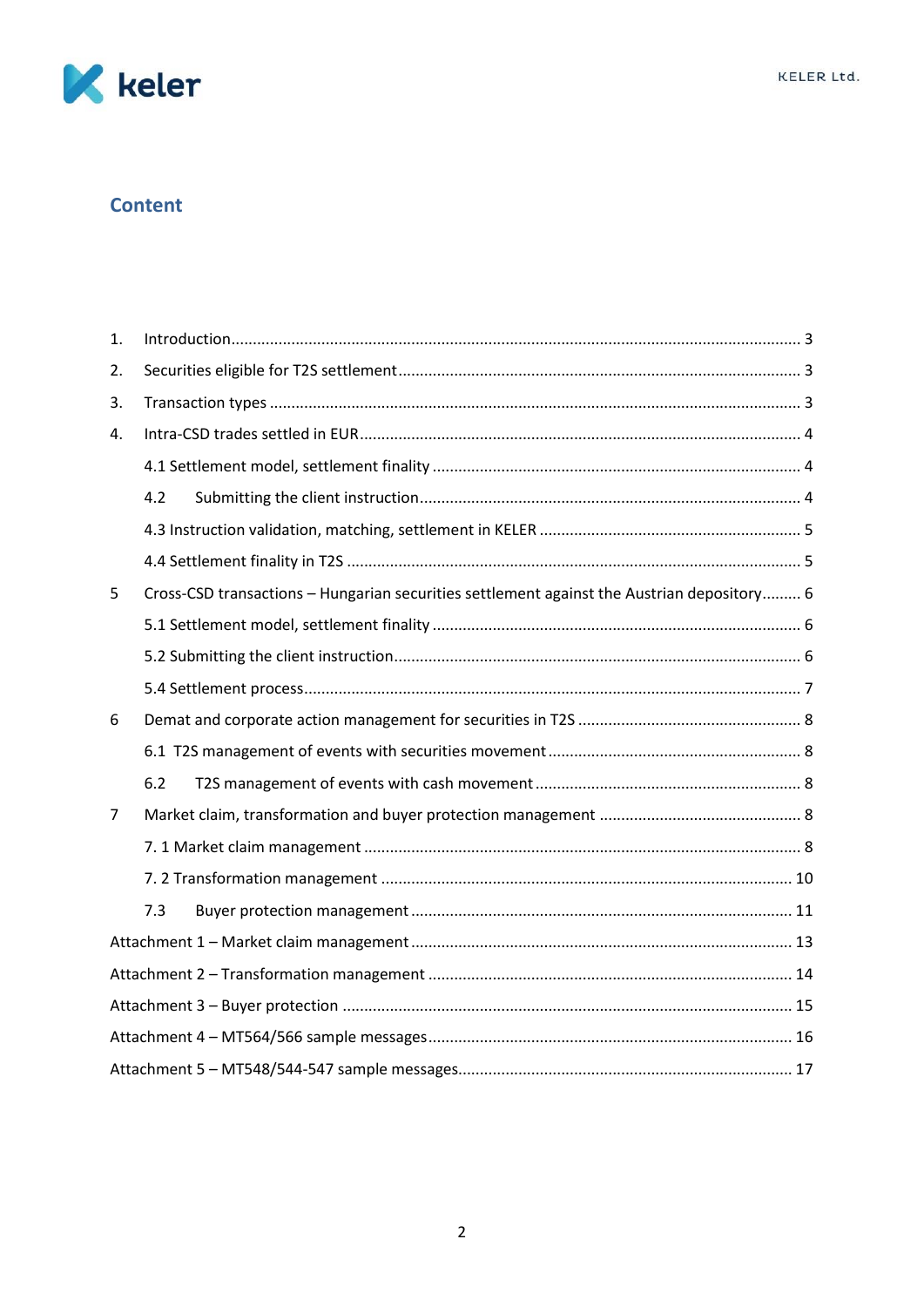

# <span id="page-2-0"></span>**1. Introduction**

This Announcement details the KELER transaction settlement and pending transaction compensation processes related to the Target-2 Securities (T2S) settlement system operated by the European Central Bank (ECB), and related procedures and cut-offs.

This Announcement is in line with the General Business Rules and the Fee Schedule of KELER valid from 6 February 2017 that include the changes entering into force with T2S operation.

# <span id="page-2-1"></span>**2. Securities eligible for T2S settlement**

Upon T2S entry, KELER makes available in T2S the following securities issued in Hungary after T2S golive:

- securities traded on the BSE
	- **P** premium equities
	- **government bonds**
	- **•** mortgage bonds
- government bonds and mortgage bonds denominated in EUR, issued privately
- all other securities the transactions related to which are to be submitted to T2S for settlement

If a security is not included in the T2S database at the time the order is accepted, KELER makes sure the master data of the security is recorded in T2S without delay. Additionally, the form on which the recording of the ISIN code data in T2S by KELER can be ordered in advance is available on the website of KELER.

### <span id="page-2-2"></span>**3. Transaction types**

- 1. In line with the requirements of the ECB guidelines, KELER ensures the following transaction types are settled in T2S:
	- $\bullet$  intra-CSD<sup>1</sup> trades in EUR (EUR DVP):
		- **OTC trades in Euro**
		- **EXECTE Settlement of the default of stock exchange multinet trades in Euro**
		- physical delivery of derivatives (FISZER) in Euro
		- stock exchange trades with gross settlement in Euro (fix priced, auction)
		- primary market trades in Euro
		- repos made in Euro
		- **"** mutual fund subscription / cancellation in Euro
	- $\bullet$  cross-CSD<sup>2</sup> trades:

 $\overline{a}$ 

 FOP settlement of securities of Hungarian issuers with the Austrian central securities depository (OeKB) $3$ 

 $^1$  Transaction settlement between two counterparties with accounts kept by KELER.

 $^2$  Settlement between the participants of KELER and another central securities depository, based on the agreement concluded by them.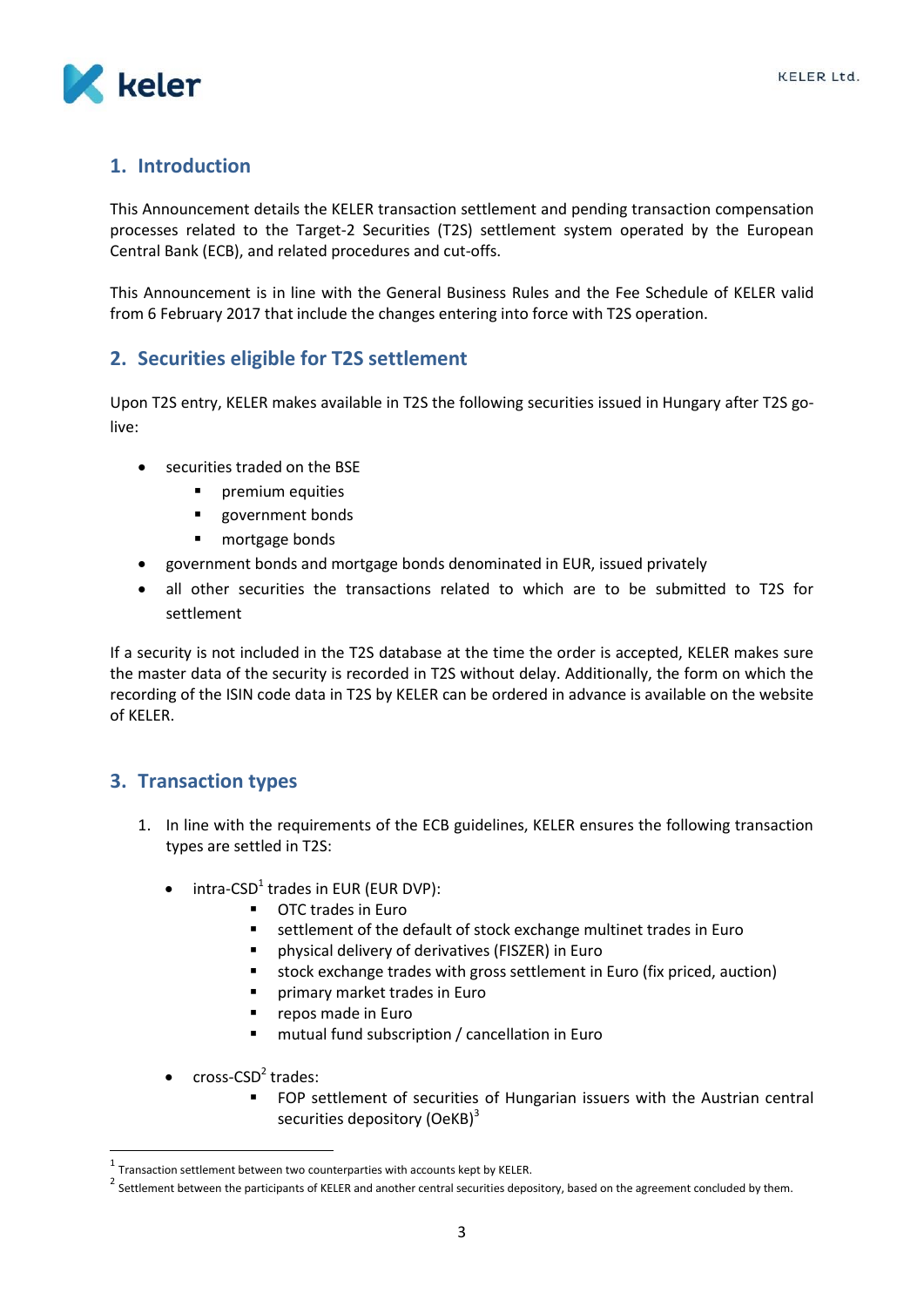

2. Transactions not involving T2S settlement:

In its T2S entry model KELER created omnibus securities and cash account structures in T2S that make it possible to settle FOP and HUF DVP orders, and non-Hungarian OTC and crossborder securities outside T2S.

# <span id="page-3-0"></span>**4. Intra-CSD trades settled in EUR**

In the domestic market, EUR DVP trade settlement between two KELER participants is executed in central bank money, in T2S. As the result of T2S entry, the settlement of EUR DVP trades will become final in the T2S system, in line with the requirement of the ECB.

#### <span id="page-3-1"></span>**4.1 Settlement model, settlement finality**

Both instruction validation (settlement finality 1, SF1) and matching (SF2) are completed in KELER, in line with the OTC and repo trade matching criteria. Other transactions are matched outside KELER, KELER receives already matched transactions.

KELER ensures the settlement finality (SF3) of EUR DVP trades made in the domestic market in the T2S system, in line with the requirements of the ECB.

#### <span id="page-3-2"></span>**4.2 Submitting the client instruction**

Both counterparties can submit settlement instructions to KELER in the following interfaces:

KID

 $\overline{\phantom{a}}$ 

- KID STP
- SWIFT

The terms of submitting EUR DVP orders to KELER are identical to the method of submitting OTC trades.

KELER cut-off to receive EUR DVP: SD 15:30<sup>4</sup>

EUR provision for trades involving T2S can be provided to the following correspondent banks of KELER:

- Citibank, N.A. London Branch: BIC CITIGB2L a/c 14105877 KELER cut-off to receive foreign currency provision: SD 14:00
- Societe Generale Securities Services (KELER Payment bank in T2S): BIC SOGEFRPP a/c 001016155410 KELER cut-off to receive foreign currency provision: SD 15:00

 $^3$  Transaction settlement in T2S in the link operated between the two depositories in line with the agreement of OeKB and KELER on Hungarian securities.

<sup>&</sup>lt;sup>4</sup> If the ECB proposes to extend the operating hours for EUR DVP cut-off, KELER will extend its cut-off in line with the T2S cut-off.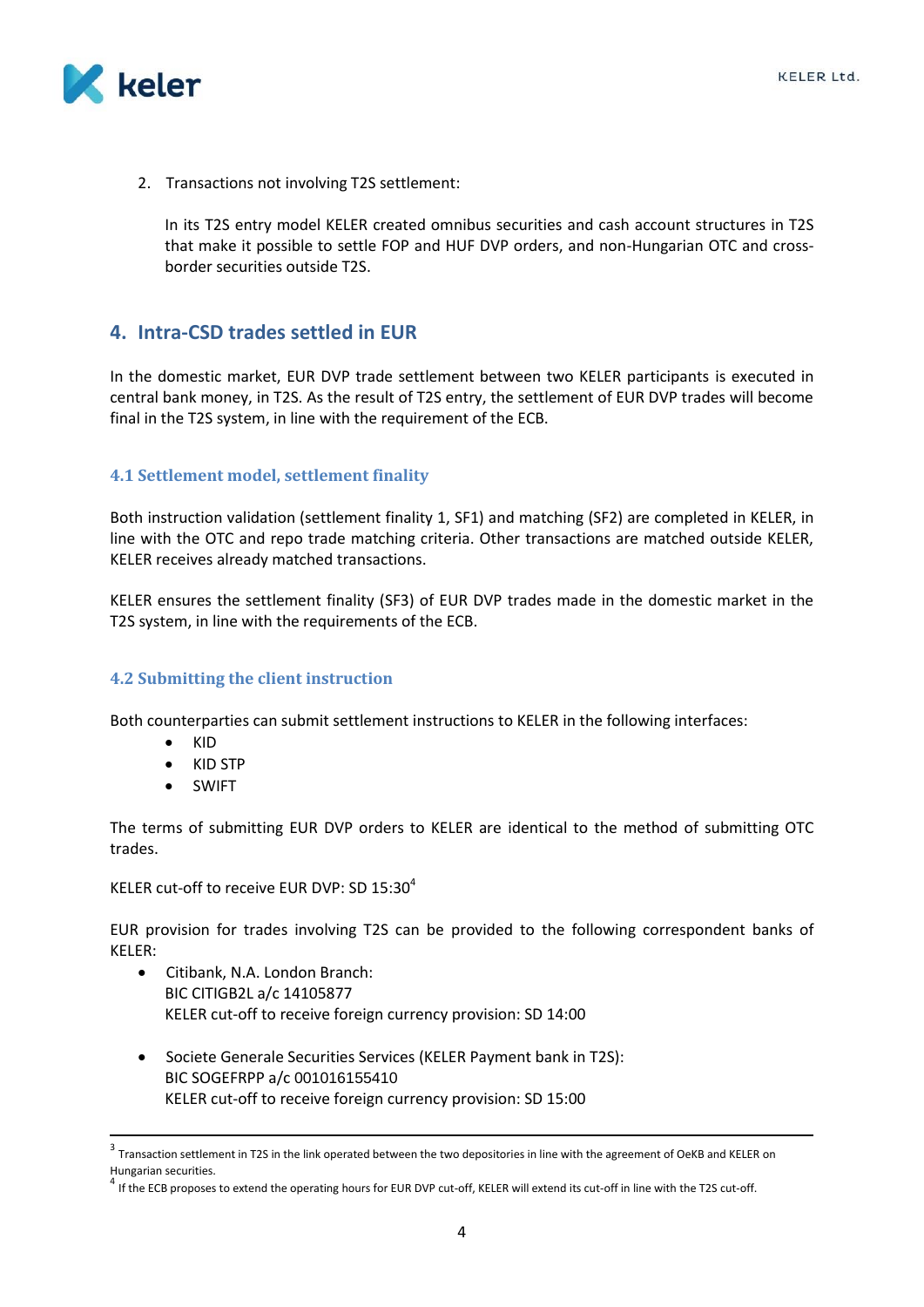

#### <span id="page-4-0"></span>**4.3 Instruction validation, matching, settlement in KELER**

KELER validates the instruction received. The KELER system processes OTC orders, during processing all steps (allegement, cancellation, matching, provision check and status information, settlement amount tolerance limit management, recycling, reports) are performed in line with the effective KELER regulations.

After 15:30 on value date, KELER suspends the EUR DVP transactions matched, validated by both parties to prevent transaction settlement in KELER after the T2S cut-off. On the following day, KELER will consider automatically the transactions thus suspended ready for settlement, unless the client requested end-of-day recycling cancellation for the transaction.

Following successful settlement, KELER posts the booking entries and sends settlement advice messages to participants.

#### <span id="page-4-1"></span>**4.4 Settlement finality in T2S**

KELER provides a manual solution in the T2S user interface to ensure that the EUR DVP trades settled in KELER are submitted to T2S for settlement, in line with the T2S message formats.

Only the trade already settled in KELER is entered into T2S, in the form of matched instructions.

For the below listed T2S matching fields, KELER states the following values in the T2S instruction:

- trade date: identical to the value date
- delivering/receiving counterparty depository (place of settlement): KELER BIC
- delivering/receiving counterparty custodian: KELER BIC
- delivering/receiving counterparty account number: KELER omnibus T2S securities account
- delivering/receiving counterparty: settlement counterparties BIC
- partial settlement indicator: NPAR (no partial settlement)
- common trade reference: BLANK
- opt-out indicator: NOMC (no automated market claim and transformation detection)
- ex/cum indicator: BLANK

KELER states in the T2S transactions the identifiers of the settlement counterparties to clearly identify the transactions.

KELER ensures the relevant instructions are submitted to T2S until the T2S EUR DVP cut-off (SD 16:00).

KELER makes sure that the transactions settled in the KELER system but with settlement finality in T2S are settled under any circumstances in T2S also, in line with the T2S finality rules.

At the request of the counterparties to the trade, KELER provides the copy of EUR DVP transactions settled in T2S that includes the T2S reference. The copy request is to be sent to e-mail address [szamlavezetesiosztaly@keler.hu.](mailto:szamlavezetesiosztaly@keler.hu)

The fees stated in Section III.2.3. of the Fee Schedule are charged related to the above transactions.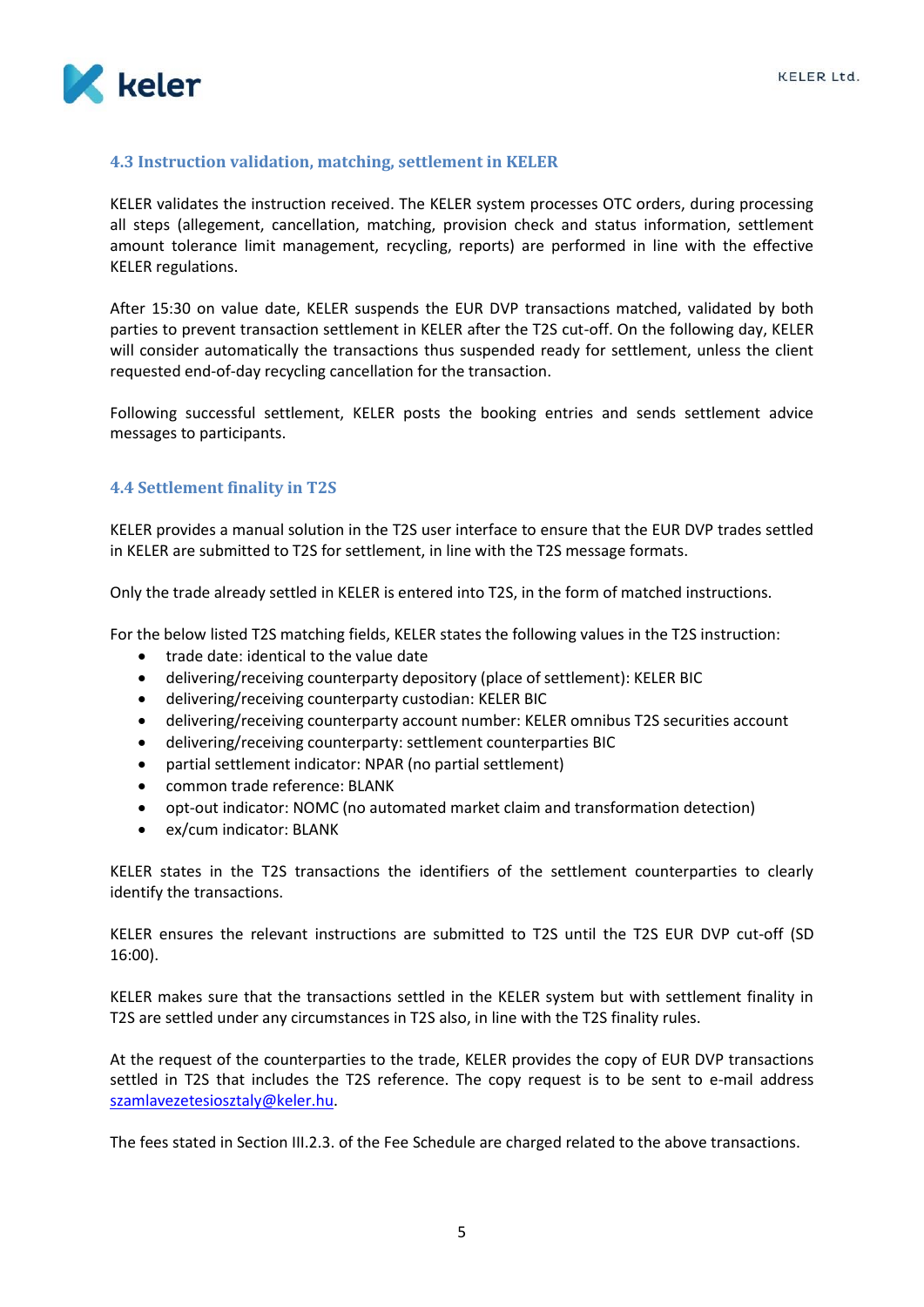

# <span id="page-5-0"></span>**5 Cross-CSD transactions – Hungarian securities settlement against the Austrian depository**

At the request of the Austrian depository (OeKB), the depository link operated for OeKB by KELER will be functional in T2S. Securities by Hungarian issuers can be settled free of payment on the link, from the start of T2S such settlements will be performed in T2S.

### <span id="page-5-1"></span>**5.1 Settlement model, settlement finality**

If our clients wish to settle securities by Hungarian issuers with a participant of OeKB, such settlements cannot be performed as a traditional intra-CSD transaction in KELER, but a so-called cross-CSD instruction needs to be submitted to KELER.

Instruction validation takes place in KELER (settlement finality 1, SF1), with matching (SF2) and settlement finality (SF3) taking place in T2S.

#### <span id="page-5-2"></span>**5.2 Submitting the client instruction**

The cross-CSD settlement instruction can be submitted in the cross-border interface in KID or in KID STP (KIDIO) message format, similarly to cross-border transactions.<sup>5</sup>

In addition to basic data, the instructions need to include the following data:

- place of settlement: Austria
- delivering/receiving counterparty: 11-digit BIC of OeKB client

The following T2S matching data can be stated in the comment field of the cross-border transaction:

- common trade reference
- opt-out indicator
- ex/cum indicator

If not stated, KELER populates by default the below fields in the T2S instruction as follows:

- common trade reference: BLANK
- opt-out indicator: BLANK
- ex/cum indicator: BLANK
- partial settlement indicator: NPAR (no partial settlement) in all cases

KELER cut-off to receive cross-CSD FOP transactions: SD 17:30

Settlement details for the counterparty:

 $\overline{\phantom{a}}$ 

- CSD of Receiving / Delivering party: KELRHUHBXXX
- Receiving / Delivering party BIC: KELRHUHBXXX
- In favor of / by order of Client of receiving/delivering CSD participant: KELER Client 11-digit BIC or name

<sup>&</sup>lt;sup>5</sup> For detailed description please refer to the KELER Announcement on cross-border settlement.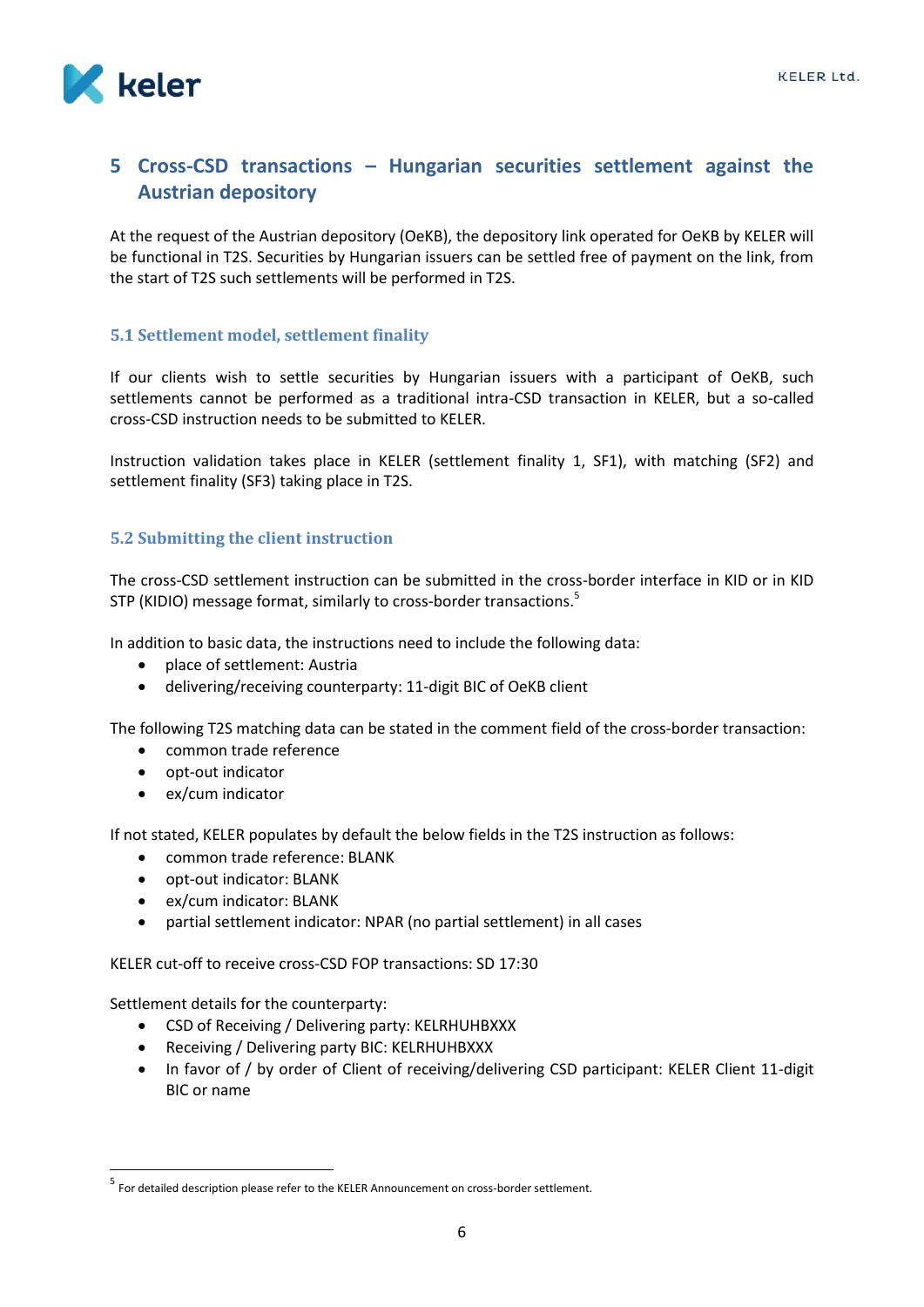

#### **5.3 Instruction validation, provision check**

KELER validates the instructions received. In the case of securities transfer instruction, securities provision for settlement is blocked in KELER. The transaction is submitted to T2S after successful securities provision check only.

#### <span id="page-6-0"></span>**5.4 Settlement process**

KELER offers a manual solution in the T2S user interface to enter instructions in TS.

KELER allows submitting the relevant instructions into T2S until the T2S FOP cut-off (SD 18:00).

Matching and settlement take place in T2S, in line with the T2S matching criteria. Following T2S settlement, KELER posts the required booking entries in its own settlement system also, and sends settlement confirmations to its clients.

Status messages will be sent in the manner cross-border settlement related status messages are sent today, in the form of KID messages. For T2S settlement the following statuses can be sent, KELER forwards such statuses without delay:

- PACK trade received into T2S
- any status code allocated by T2S to a transaction (e.g. LATE, CLAC, NARR)
- MACH trade matched
- SETT trade settled + T2S reference

The above statuses can be found among the orders sent in KID, by opening the cross-border trade, in the status history menu.

KELER states the transaction T2S reference in the settlement advices sent.

It is not possible to use the hold/release function and to modify priority. Transactions are always submitted to T2S in release status, it is not possible to send allegement.

KELER executes the cancellation instructions submitted by the client in line with T2S standards:

- if matching is not yet completed in T2S, KELER cancels the instruction based on the unilateral withdrawal request.
- If matching is already completed, KELER submits the cancellation instruction to T2S, where cancellation can be executed bilaterally, after matching.

There will be no changes in the applicable KELER reports. For the above transactions the fees stated in Section III.1. of the Fee Schedule will be charged.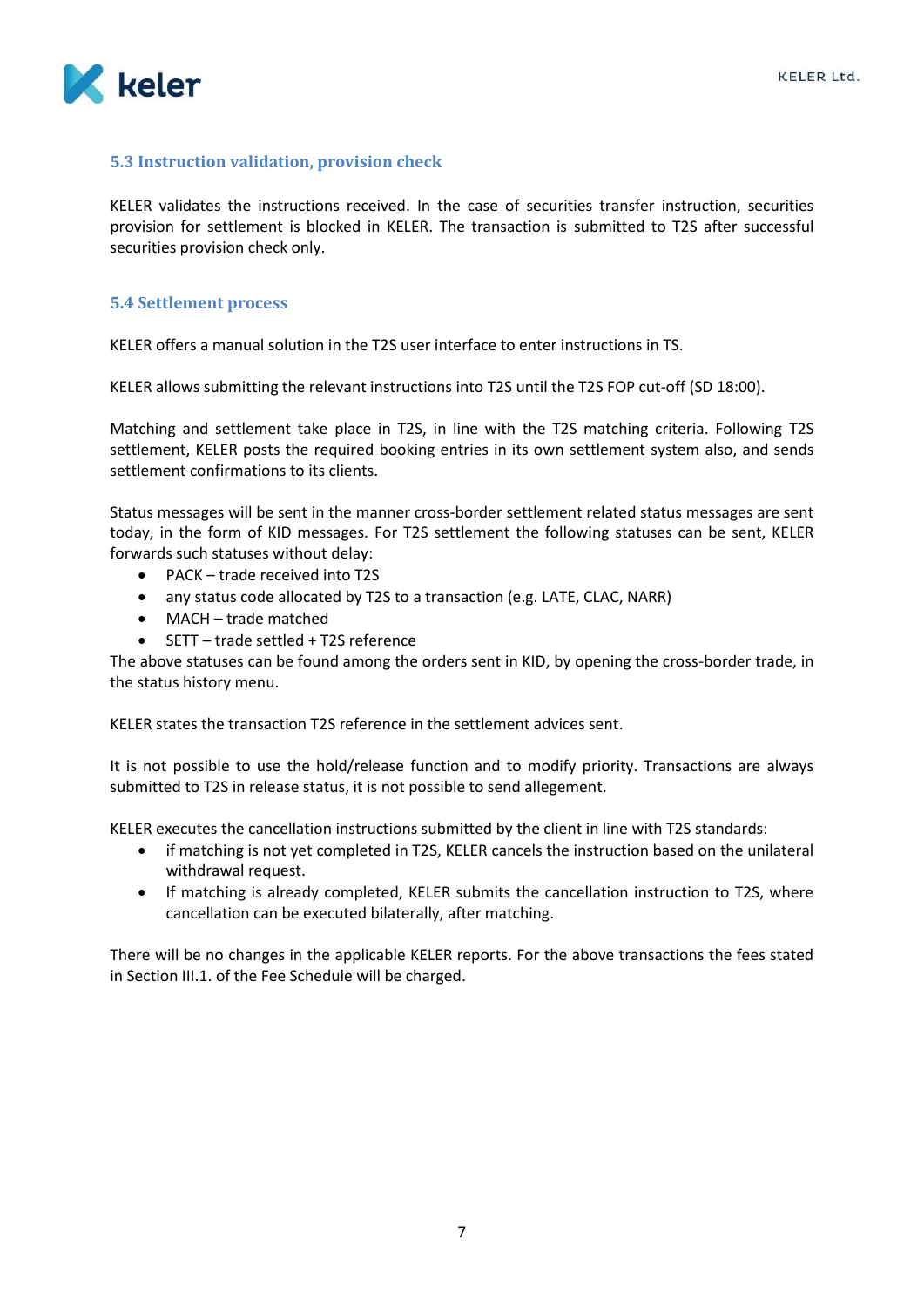

# <span id="page-7-0"></span>**6 Demat and corporate action management for securities in T2S**

Currently KELER differentiates the following corporate action types:

- Events with securities movement
- Fyens with cash movement

#### <span id="page-7-1"></span>**6.1 T2S management of events with securities movement**

For events where the securities are in T2S, the demat event can be performed within the operating time of T2S. If the demat event would be executed outside T2S operating time, KELER executes the demat event on the following T2S business day.

KELER ensures that the securities listed in Section 2. are recorded in its own system and in T2S with identical data.

#### <span id="page-7-2"></span>**6.2 T2S management of events with cash movement**

For events when KELER acts as payment agent and the currency of payment is Euro, KELER settles the transactions in T2S also.

### <span id="page-7-3"></span>**7 Market claim, transformation and buyer protection management**

The corporate action related compensation services will be introduced in the Hungarian market for the EUR transactions pending on the record date of the corporate action (matched but not settled) or the transactions that are successfully matched in the recycling period:

- market claim: financial compensation between seller and buyer (only for bond transactions)
- transformation: transformation of pending transaction due to the transformation of the securities
- buyer protection: in the case of corporate action with option, representation of the rights of the buyer in the management of the corporate action.

For the above services, KELER is responsible for and is in charge of monitoring and recording corporate actions.

#### <span id="page-7-4"></span>**7. 1 Market claim management**

Market claim is the compensation between the settlement counterparties of the entitlement of transactions pending on the record date of distributions.

The purpose of market claim management is the reallocation of entitlement (securities, cash) payable related to corporate actions with interest or yield payment to the entitled counterparty, up to the position unsettled on record date, in order to be able to exercise securities related rights towards the issuer.

Transactions involved:

Matched EUR DVP and cross-CSD trades pending on record date (see Sections 4 and 5)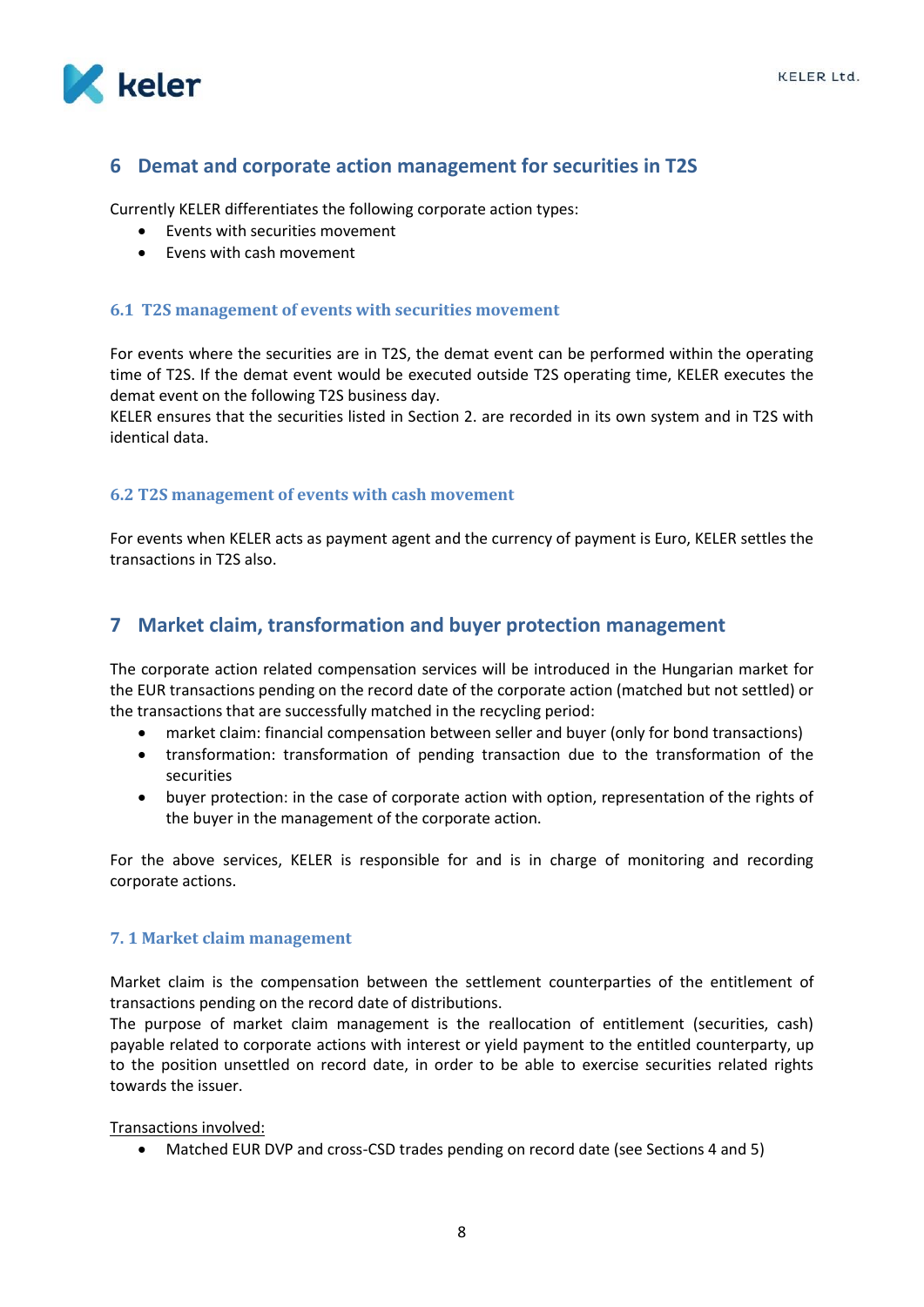

Securities involved:

• Bonds/mortgage bonds

Possible corporate actions:

- Interest Payment INTR
- Partial Redemption Without Reduction of Nominal Value PRED

Process:

- 1. KELER identifies the transactions pending on the record date of the corporate action (and thereafter on every day until RD+20 T2S business days)
- 2. In the case of EUR DVP trade, counterparties can inform KELER on the 'Market claim form' available on the website on their intention to participate in the claim (within RD+20 T2S business days)

If only one of the parties submits the form to KELER, or the data on the forms submitted do not match, KELER does not execute compensation and informs in e-mail the counterparty(ties) involved accordingly.

In the case of cross CSD trade, our clients can state their preference on the execution of the market claim in the KID cross-border trade comment field. In the case of cross-CSD trades, KELER executes the market claim for bonds by default, i.e. it forwards to T2S the trade with BLANK value.

- 3. If Buyer and Seller indicate their claims in the same manner, subject to positive decision, KELER computes the amount of compensation.
- 4. KELER provides information on the details of processing (corporate action, reference of trade involved, ISIN, preferential days, amount of compensation, etc.) to the counterparties:
	- in SWIFT MT564
	- in the Incoming messages menu of the thick client KID, in Client Information, Announcement or message,
	- or, failing the above, KELER informs the counterparties until 18:30 on the business day after the receipt of the market claim, in the manner agreed, based on the instruction of the client.
- 5. If the corporate action currency is HUF, the place of claim settlement is KELER. In the case of EUR, KELER executes compensation in T2S.
- 6. Claim settlement is performed if the following conditions are met (transfer between the counterparties in VIBER in the case of HUF claim, PFOD entry in T2S in the case of EUR claim):
	- client to be debited has the appropriate cash account over which KELER has right of disposition
	- there is sufficient provision in the account for compensation
	- the payment date of the corporate action is due (PD)
	- corporate action related payment is already made (directly by KELER or indirectly, confirmed by the Paying Agent to KELER)
	- earlier pending underlying trade already settled
- 7. In the case of successful claim settlement (above conditions are met):
	- MT900/910/950 message, credit/debit advice and end-of-day statement in case of foreign currency will be sent in KID to the counterparties on settlement, in line with the current practice
	- The cash account of the counterparty stated on the claim form will be credited and debited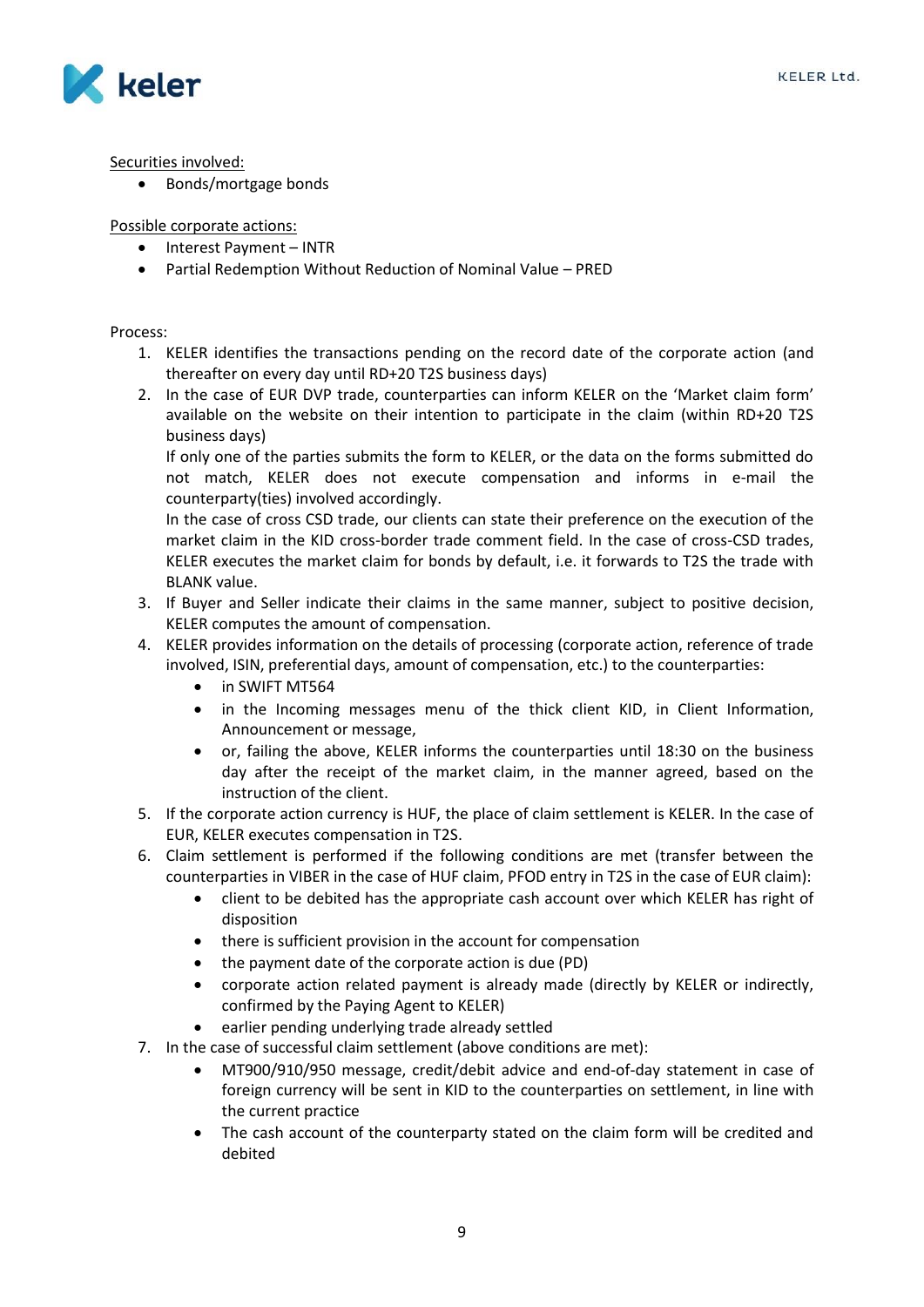

- 8. If the underlying trade is settled until 10:00, KELER executes the related claim until 13:00 on the same day. For trades settled after 10:00, KELER executes the claim on the following business day. KELER informs counterparties on the details of the claim settled (corporate action, trade reference, ISIN, preferential dates, amount of compensation, etc.):
	- in SWIFT MT566 message
	- in the Incoming messages menu of the thick client KID, in Client Information, Announcement or message,
	- or, failing the above, in the format agreed in advance, in line with the instruction of the client.
- 9. Claim settlement fails if any of the above conditions is not met until the end of the recycling period, or the provision required for settlement is not available until the end of RD+20 T2S business days.

On the failed settlement KELER informs counterparties

- by cancelling the MT564 message
- in the Incoming messages menu of the thick client KID, in Client Information, Announcement or message,
- or, failing the above, in the format agreed in advance, in line with the instruction of the client.

#### <span id="page-9-0"></span>**7. 2 Transformation management**

In the process of transformation management, transactions pending at the end of the day before the record date (PD-1) of reorganizations will be cancelled and KELER creates new instructions, in line with the terms of the event, if the underlying transaction is eligible for compensation. If, related to the securities involved, there is a pending but matched transaction in the settlement system on PD-1, similarly to market claim, transformation processing is also relevant.

Transactions involved:

 Matched EUR DVP transactions pending on PD-1, and cross-CSD transactions (See Sections 4. and 5.)

Securities involved:

All securities types

Possible corporate actions<sup>6</sup>:

- Decrease in Value DECR
- Increase in Value INCR
- Merger MRGR
- Spin off SOFF
- Redenomination REDO
- Split SPLF
- Reverse split SPLR
- Conversion CONV

#### Process:

 $\overline{\phantom{a}}$ 

<sup>&</sup>lt;sup>6</sup> It is important to refer to the special features of managing maturity– REDM, MCAL, TEND (MAND). There is no need for transformation management in the case of bond maturity, cancellation before maturity and squeeze-out, as KELER cancels transactions pending on RD. This also means that no market claim is settled for bond interest payment due upon maturity.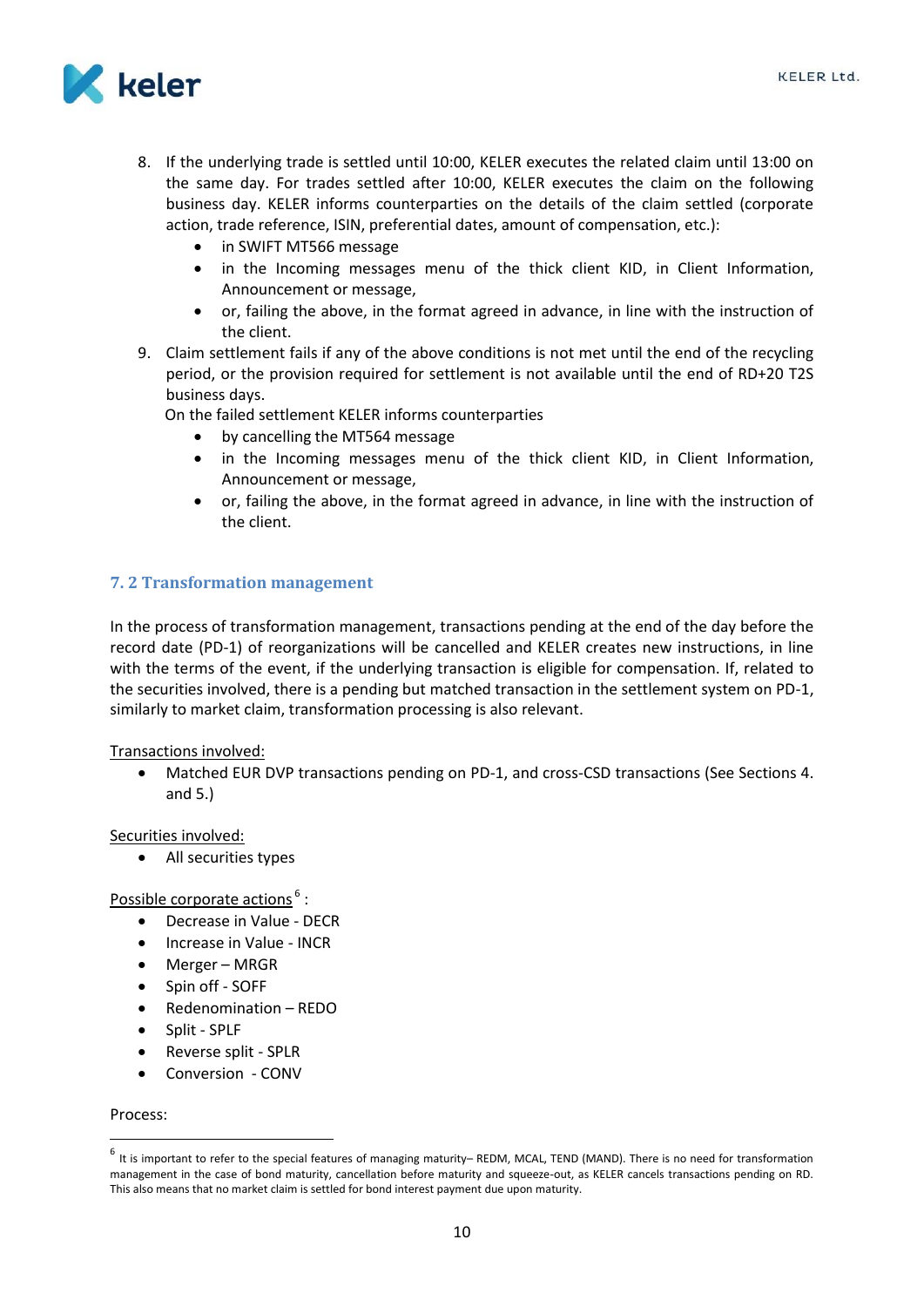

- 1. KELER identifies the transactions pending on PD-1.
- 2. On PD, securities cancellations and creations are executed.
- 3. The pending transactions involved are cancelled (until 13:00 on PD), both clients are sent cancellation notice /VT/ via KID, MT548 CAND//CANI via SWIFT.
- 4. KELER generates the new instructions (value date: until 13:00 on PD). The buyer is compensated against the seller:
	- the new EUR DVP or cross-CSD transactions are submitted into the systems of KELER and T2S
	- clients are informed on the details of the new trade in SWIFT MT548, in the Incoming messages of KID, Client Information, announcement, message
	- if the status is not yet validated when the underlying trade is deleted by KELER, the new trade will get into the system as not yet validated, clients will be informed thereon in the form of advices stated in the previous point
	- clients are required to request KELER to validate the new transaction in a free text letter, signed by the signatories reported to KELER, until 15:30, e-mailed to [szamlavezetesiosztaly@keler.hu](mailto:szamlavezetesiosztaly@keler.hu) or faxed to +36-1-3521042. If validation is not requested, the trade is not settled after 20 business days and therefore the corporate action will not be settled.
- 5. Once detected, KELER performs transformation without any request to participate by the Parties. In the case of successful transformation settlement, the parties are informed until 16:30:
	- in SWIFT MT544-547 messages
	- in the Incoming messages of the thick client KID, Client Information, announcement, message,
	- in T700 statement via KID or MT536 via SWIFT on the transaction booked.
	- or, failing the above, in the format agreed in advance, in line with the instruction of the client.

#### <span id="page-10-0"></span>**7.3 Buyer protection management**

Buyer protection is an instruction related to voluntary events, which allows the (legal but not yet physical) owner of the securities to opt for the event with its preferred option.

Buyer Protection is relevant for clients in buy positions, with pending transactions related to individual corporate actions, as, with the involvement of KELER, in line with the principles of Buyer Protection, the buyer can already exercise the rights related to the securities, despite the pending status of the transaction.

In the case of Buyer Protection, there is no central processing by the securities depository, KELER creates the terms of Buyer Protection for the counterparties in line with the requirements of standards.

There is a form that settlement counterparties need to be complete to enforce Buyer Protection – the custodian of the buyer marks the preferred options related to the pending transactions and sends the form to the custodian of the seller that will submit the form for the event in the name of the buyer. If the instruction to enforce Buyer Protection is received by the custodian of the seller after the market cut-off, the instruction cannot be taken into account, and thus it is necessary to cancel the pending transactions and give new instructions in line with the options to be selected.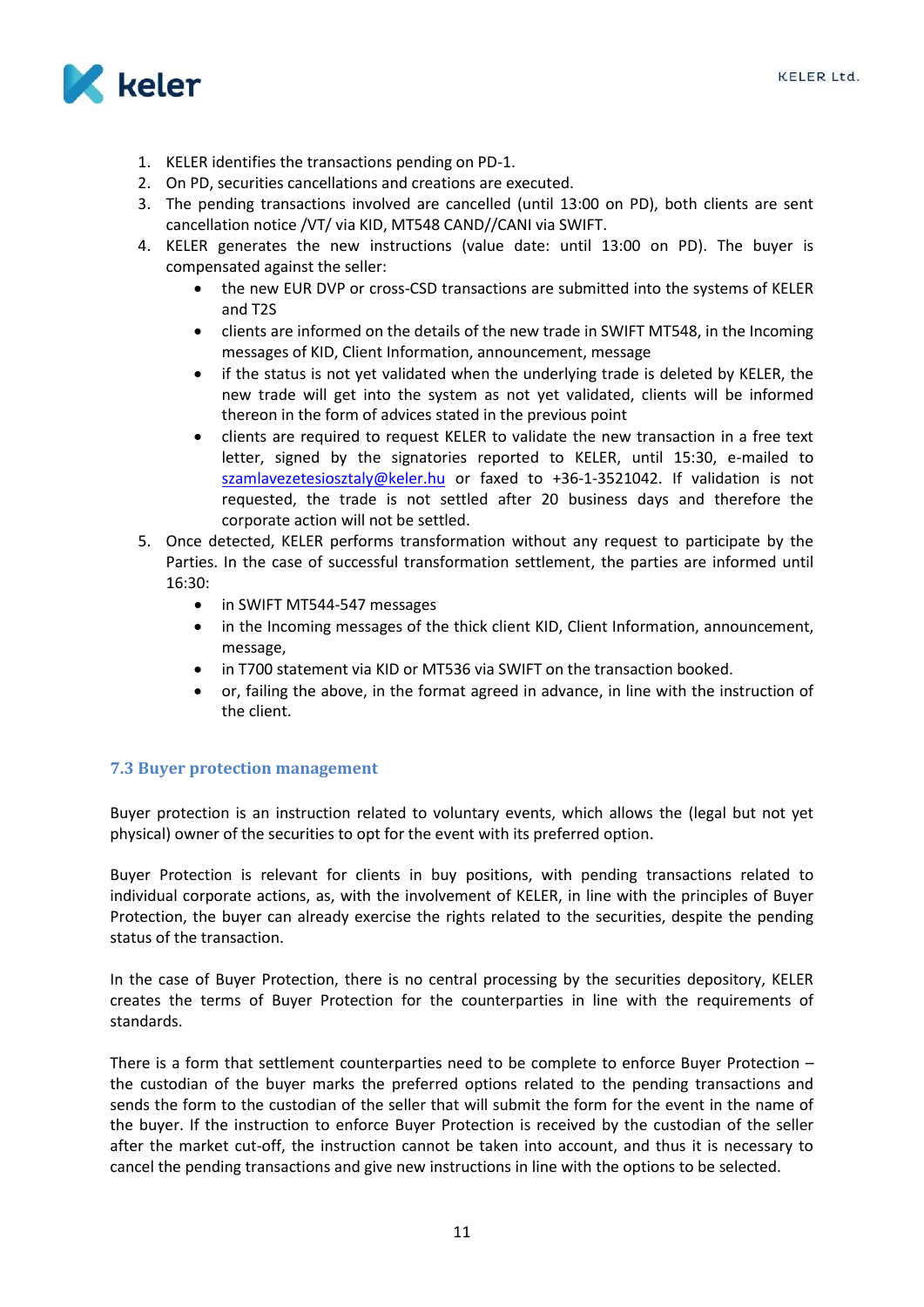

Securities involved:

All securities types

#### Possible corporate actions:

Voluntary events are typically executed without the involvement of KELER. Such events can be, for example:

- DRIP (MAND) Dividend Reinvestment
- DVOP (MAND) –Dividend Option
- BIDS (VOLU) Repurchase Offer/Issuer Bid/Reverse Rights
- CONV (VOLU) Conversion
- EXWA (VOLU) –Option Rights Exercise
- TEND (VOLU) Tender/Acquisition/Takeover/Purchase Offer/Buyback

Process:

- 1. The buyer identifies the pending transaction related to which it wishes to request BP
- 2. Completed BP template is sent to the Seller and to KELER
- 3. Seller confirms to the Buyer the acceptance of BP and sends it to KELER
- 4. Seller enforces the preference of the Buyer towards the issuer, with respect to the corporate action with option, until the market cut-off

The Buyer Protection template in line with international standards is available on KELER's website.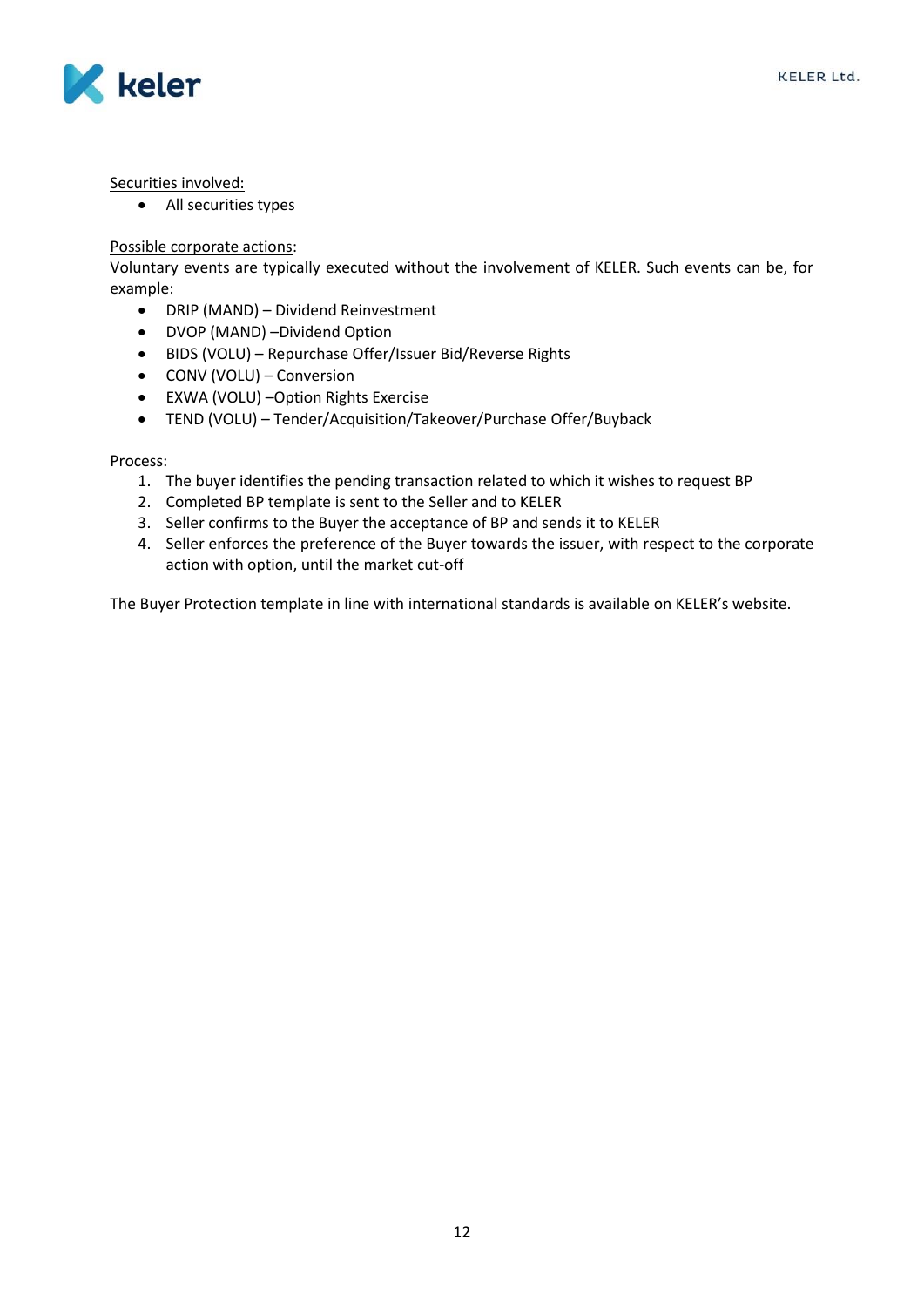

# <span id="page-12-0"></span>**Attachment 1 – Market claim management**

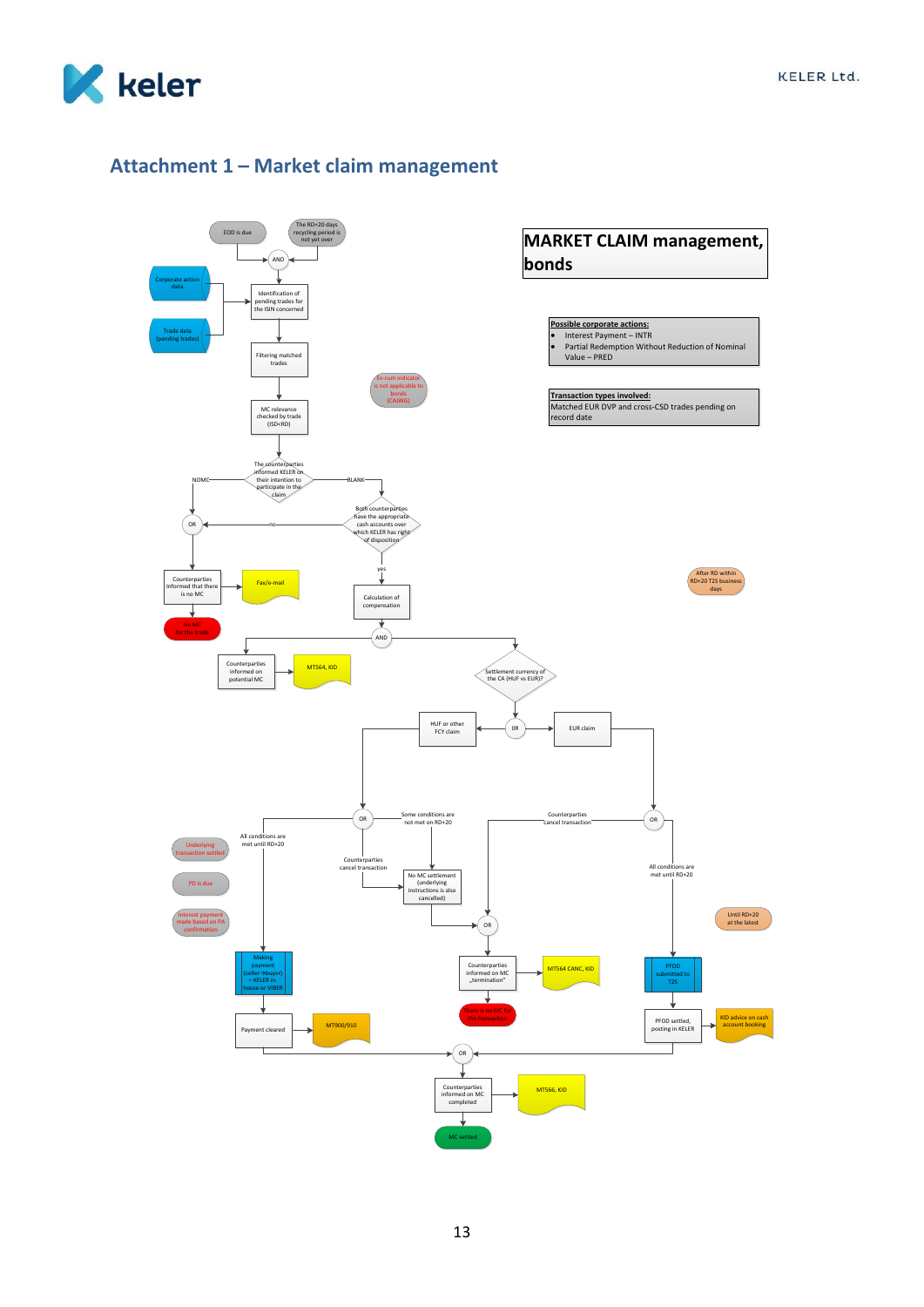

7

 $\overline{\phantom{a}}$ 

# <span id="page-13-0"></span>**Attachment 2 – Transformation management**



<sup>&</sup>lt;sup>7</sup> If KELER does not receive the validation request, the transaction is not settled after 20 business days and thus the corporate action will not be settled either.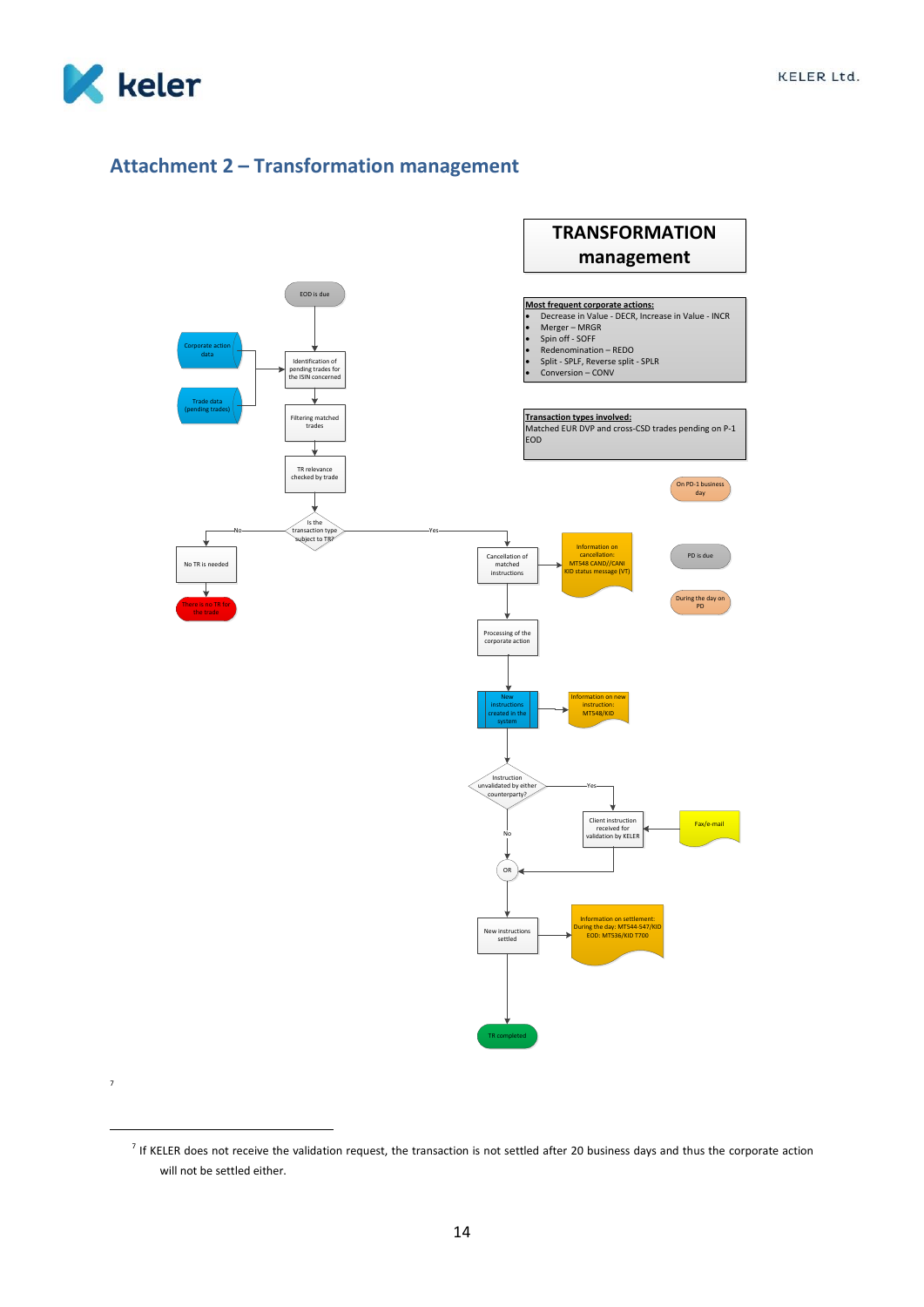

 $\overline{\phantom{a}}$ 

# <span id="page-14-0"></span>**Attachment 3 – Buyer protection**

# **BUYER PROTECTION management**

**Most frequent <b>corporate** a**ctions:**<br>• DRIP (MAND) – Dividend Reinvestment<br>• DVOP (MAND) – Dividend Option<br>• BIDS (VOLU) – Repurchase Offer/Issuer Bid/Reverse<br>Rights

- 
- CONV (VOLU) Conversion<br>● EXWA (VOLU) Option Rights Exercise<br>● TEND (VOLU) Tender/Acquisition/Takeover/Purchase

Offer/Buyback

**Transaction types involved:** EUR DVP and cross-CSD trades pending on record date

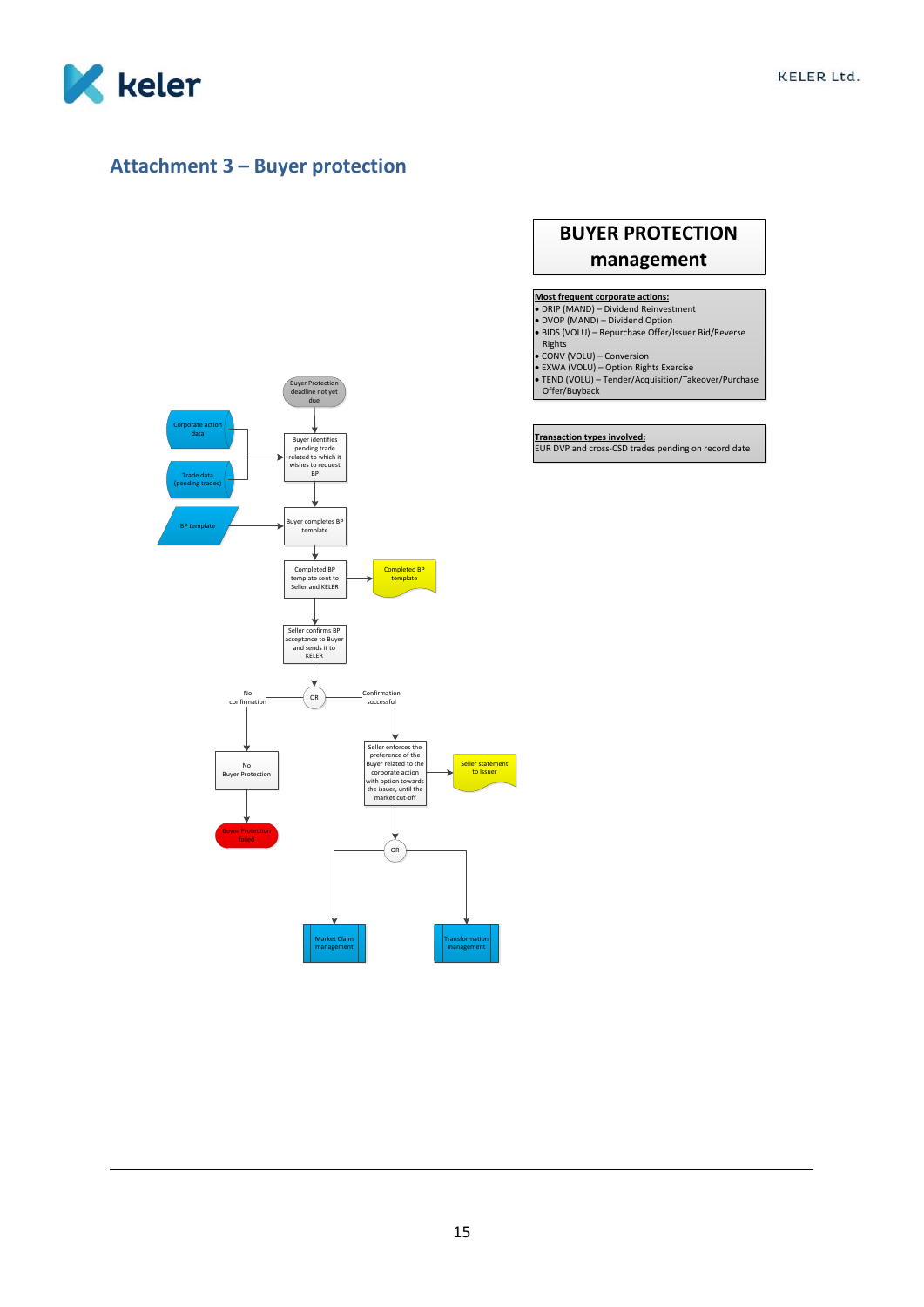

#### <span id="page-15-0"></span>**Attachment 4 – MT564/566 sample messages**

Please see below the sample messages used in the execution of market claim.

MT564: potential Market Claim detection

**:16R:GENL :20C::CORP//NONREF :20C::SEME//CLAIMINTR01 :23G:NEWM :22F::CAEP//DISN :22F::CAEV//INTR :22F::CAMV//MAND :25D::PROC//COMP :16R:LINK :20C::RELA//STL0000001 :16S:LINK :16S:GENL :16R:USECU :35B:ISIN HU0000402123 :16R:FIA :11A::DENO//EUR :16S:FIA :16R:ACCTINFO :97A::SAFE//SA1 :93B::ELIG//FAMT/1000000, :16S:ACCTINFO :16S:USECU :16R:CADETL :98A::RDTE//20151118 :22F::ADDB//CLAI :16S:CADETL :16R:CAOPTN :13A::CAON//001 :22F::CAOP//CASH :17B::DFLT//Y :16R:CASHMOVE :22H::CRDB//CRED :19B::MKTC//EUR100,00 :98A::PAYD//20151120 :16S:CASHMOVE :16S:CAOPTN**

MT564 CANC: Market Claim cancellation

**:16R:GENL :20C::CORP//NONREF :20C::SEME//CLAIMINTR01C :23G:CANC :22F::CAEP//DISN :22F::CAEV//INTR :22F::CAMV//MAND :25D::PROC//COMP :16R:LINK :20C::PREV//CLAIMINTR01 :16S:LINK :16R:LINK :20C::RELA//STL0000001 :16S:LINK :16S:GENL :16R:USECU :35B:ISIN HU0000402123 :16R:FIA :11A::DENO//EUR :16S:FIA :16R:ACCTINFO :97A::SAFE//SA1 :93B::ELIG//FAMT/1000000, :16S:ACCTINFO :16S:USECU :16R:CADETL :98A::RDTE//20151118 :22F::ADDB//CLAI :16S:CADETL :16R:CAOPTN :13A::CAON//001 :22F::CAOP//CASH :17B::DFLT//Y :16R:CASHMOVE :22H::CRDB//CRED :19B::MKTC//EUR100,00 :98A::PAYD//20151120 :16S:CASHMOVE :16S:CAOPTN**

**:16R:GENL :20C::SEME//CLAIMINTR02 :20C::CORP//NONREF :23G:NEWM :22F::CAEV//INTR :16R:LINK :20C::RELA//STL0000001 :16S:LINK :16S:GENL :16R:USECU :97A::SAFE//SA1 :35B:ISIN HU0000402123 :93B::CONB//FAMT/1000000, :16S:USECU :16R:CADETL :98A::RDTE//20151118 :22F::ADDB//CLAI :16S:CADETL :16R:CACONF :13A::CAON//001 :22F::CAOP//CASH :11A::OPTN//EUR :16R:CASHMOVE :22H::CRDB//CRED :97A::CASH//CA1 :19B::GRSS//EUR100,00 :19B::TAXR//EUR0,00 :19B::NETT//EUR100,00 :19B::PSTA//EUR100,00 :19B::MKTC//EUR100,00 :98A::POST//20151120 :98A: :VALU//20151120 :92A::INTP//0,0001**

**:16S:CASHMOVE :16S:CACONF**

MT566: Market Claim

successful settlement